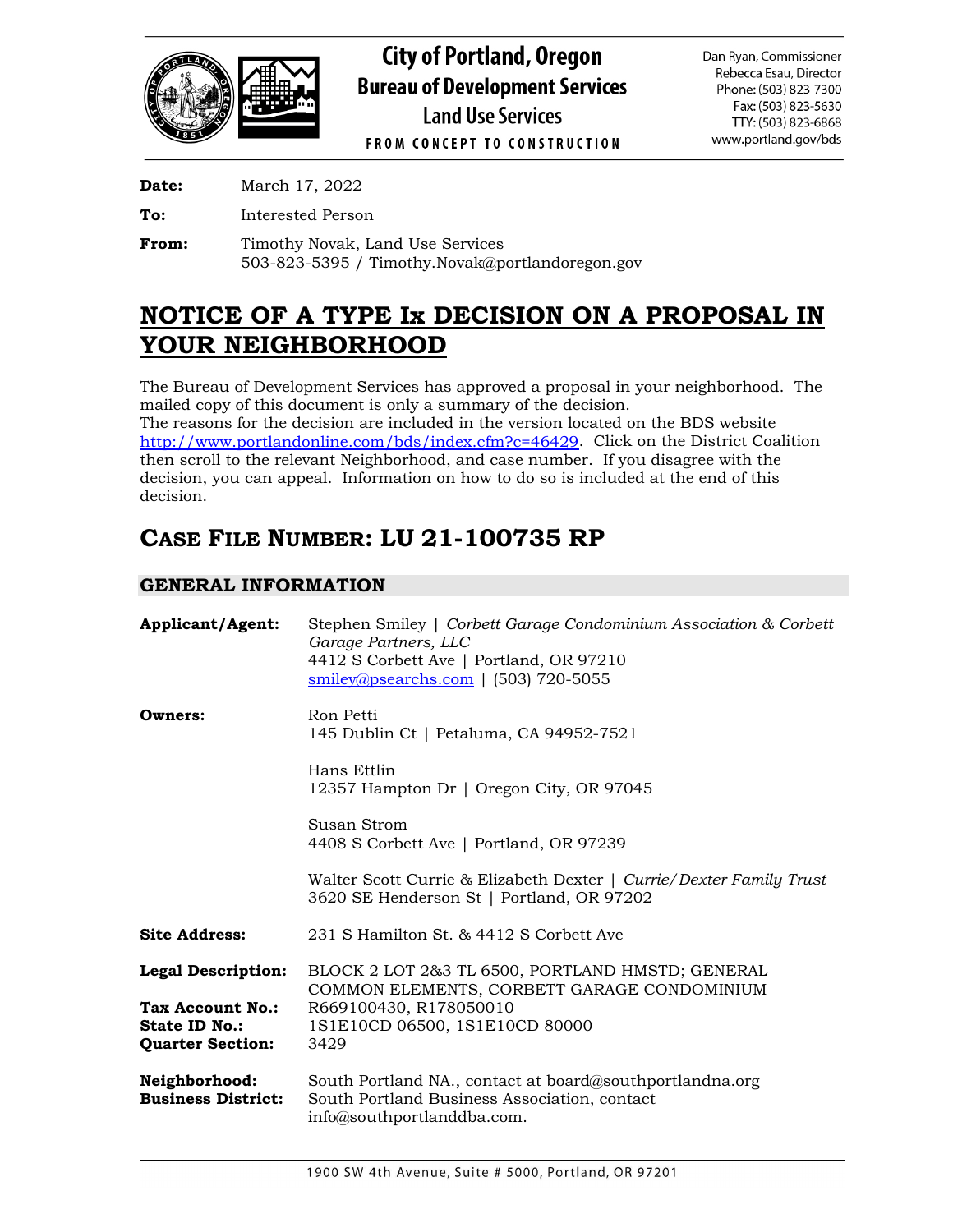| <b>District Coalition:</b> | Office of Community & Civic Life, contact Leah Fisher at<br>leah.fisher@portlandoregon.gov         |  |
|----------------------------|----------------------------------------------------------------------------------------------------|--|
| <b>Plan District:</b>      | <b>NONE</b>                                                                                        |  |
| Zoning:                    | CM2 (Commercial/Mixed Use 2)                                                                       |  |
| <b>Case Type:</b>          | RP (Replat)                                                                                        |  |
| <b>Procedure:</b>          | Type Ix, an administrative decision with appeal to the Oregon Land<br>Use Board of Appeals (LUBA). |  |

#### **Proposal:**

The applicant is proposing a Replat between the property addressed 231 S Hamilton St and the property abutting its northwestern lot line at 4412 S Corbett Ave. No new development is proposed, the existing structures will remain on each lot. The replat will transfer approximately 1,908 square feet of site area from the property addressed 231 S Hamilton St. (Parcel 2) to the property addressed 4412 S Corbett Ave (Parcel 1).

The replat will result in Parcel 2 being reduced to 5,742 square feet in area while Parcel 1 will grow to 10,413 square feet in area. The replat is necessary since the site currently has historically platted lots underlying the site (Portland Homestead Addition, Block 2, Lot 3 and portion of Lot 2) which must be consolidated as part of the re-plat review in order to transfer property between each lot.

#### **Relevant Approval Criteria:**

In order to be approved, this proposal must comply with the approval criteria of Title 33. The relevant approval criteria are:

• **Zoning Code section 33.675.300 Replat Standards**

## **ANALYSIS**

**Site and Vicinity:** The site is in South Portland, on the east slope of the West Hills. It is located between I-5 and SW Barbur Blvd, about a mile south of the City core. Zoning in the area within about 400 feet of the subject site is all zoned CM2, Commercial Mixed Use. Actual development within the vicinity is quite varied, with a significant household living presence, combined with commercial and office uses.

**Zoning:** CM2. The Commercial/Mixed Use 2 (CM2) zone is a medium-scale zone intended for sites in a variety of centers, along corridors, and in other mixed-use areas that have frequent transit service. The zone allows a wide range and mix of commercial and residential uses, as well as employment uses that have limited off-site impacts. Buildings in this zone will generally be up to four stories tall unless height and floor area bonuses are used, or plan district provisions specify other height limits. Development is intended to be pedestrian-oriented, provide a strong relationship between buildings and sidewalks, and complement the scale of surrounding residentially zoned areas

Land Use History: City records indicate at least one prior land use review at 4412 S Corbett Ave site.

- LU 00-007008 (LUR 00-00453) AD: Approval of an Adjustment to decrease to the minimum transit street setback. The review also included an Adjustment Request to the reduce the required vehicle parking spaces that was denied by staff and appealed by the applicant; the denial was overturned by the Adjustment Committee and approved with conditions. The conditions of approval are not relevant to this review.

There is an additional review referenced, VZ 66-88. Any conditions of the review no longer apply, since Per 33.700.110.A, conditions of approval from land use reviews prior to 1981 no longer apply to except for land division and PUD decisions.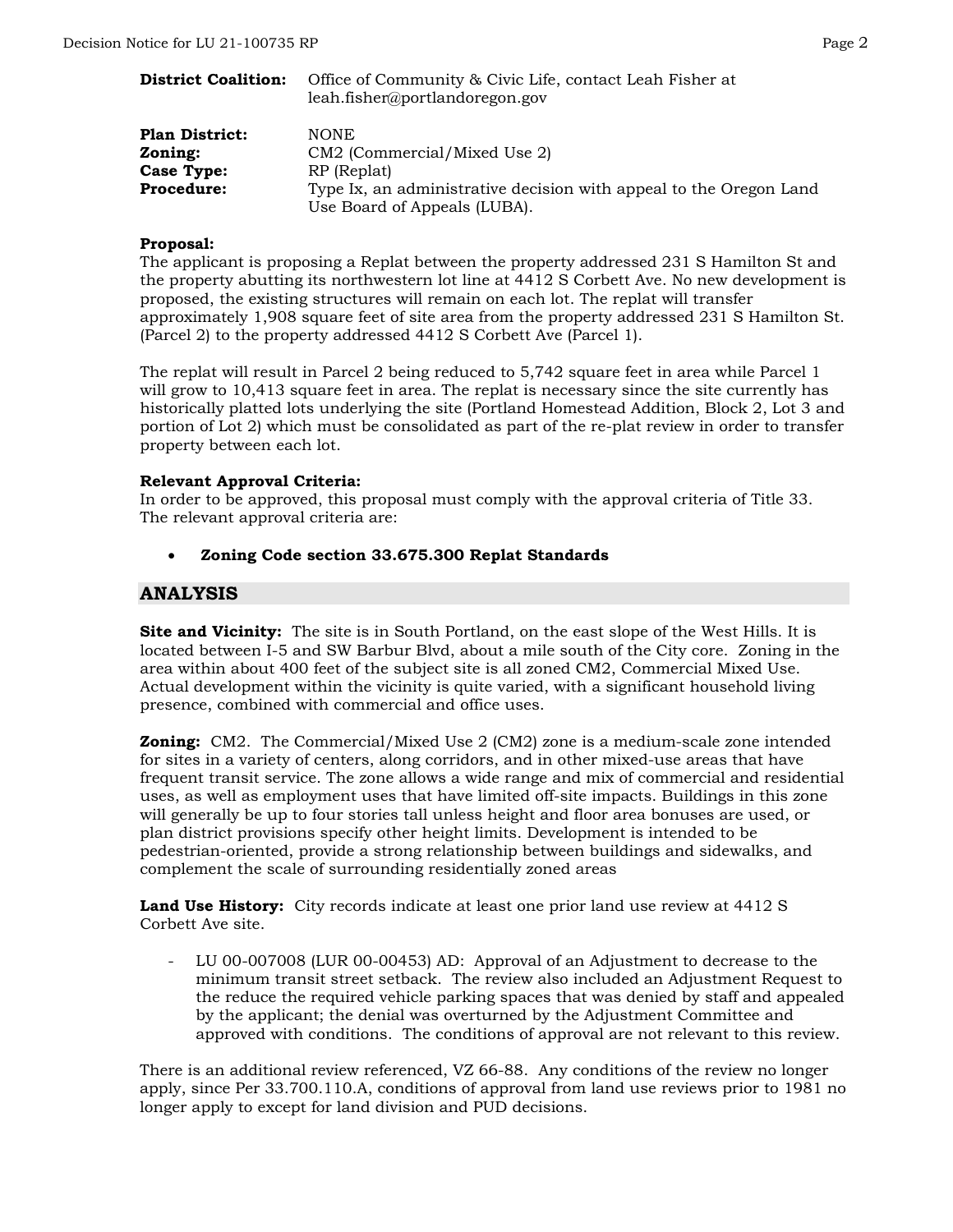**Agency Review:** A Notice of Proposal in your Neighborhood was mailed on **December 17, 2021**. The following Bureaus responded; no issues or concerns about the proposal were identified. See the 'E' Exhibits for the complete responses:

- Bureau of Environmental Services
- Bureau of Transportation Engineering
- Water Bureau
- Fire Bureau
- Site Development Section of BDS
- Life Safety Section of BDS

**Neighborhood Review:** A Notice of Proposal in Your Neighborhood was mailed on **December 17, 2021**. No written responses have been received from either the Neighborhood Association or notified property owners in response to the proposal.

#### **ZONING CODE APPROVAL CRITERIA**

#### **33.675.300 Approval Criteria**

A replat will be approved if the review body finds that the applicant has shown that all of the approval criteria have been met:

- **A. Lots.** The replatted lots must meet the standards of Chapters 33.605 through 33.615, with the following exceptions:
	- 1. Lot dimension standards.
		- a. Lots and adjusted lots that do not meet the minimum lot area required for new lots are exempt from the minimum lot area requirement if they do not move further out of conformance with the minimum lot area required for new lots, and they meet the following:
			- (1) No portion of the lot or adjusted lot is in an environmental protection, environmental conservation, or river environmental overlay zone;
			- (2) No portion of the lot or adjusted lot is in the special flood hazard area; and
			- (3) The lot or adjusted lot has an average slope of less than 25 percent;
		- b. Maximum lot area. If any of the lots within the replat site are larger than the maximum lot area allowed, the same number of lots in the replat site are exempt from maximum lot area requirements;
		- c. Minimum lot width. Lots and adjusted lots that do not meet the minimum lot width required for new lots are exempt from the minimum lot width requirement if they do not move further out of conformance with the minimum lot width required for new lots, and they meet the following:
			- (1) No portion of the lot or adjusted lot is in an environmental protection, environmental conservation, or river environmental overlay zone;
			- (2) No portion of the lot or adjusted lot is in the special flood hazard area; and
			- (3) The lot or adjusted lot has an average slope of less than 25 percent;
	- 2. Regular lot lines. As far as is practical, all lot lines must be straight and the side lot lines of a lot or parcel must be at right angles to the street on which it fronts, or be radial to the curve of a curved street.
	- 3. Maximum density. If the replat brings the replat site closer to conformance with maximum density requirements, the replat does not have to meet maximum density requirements;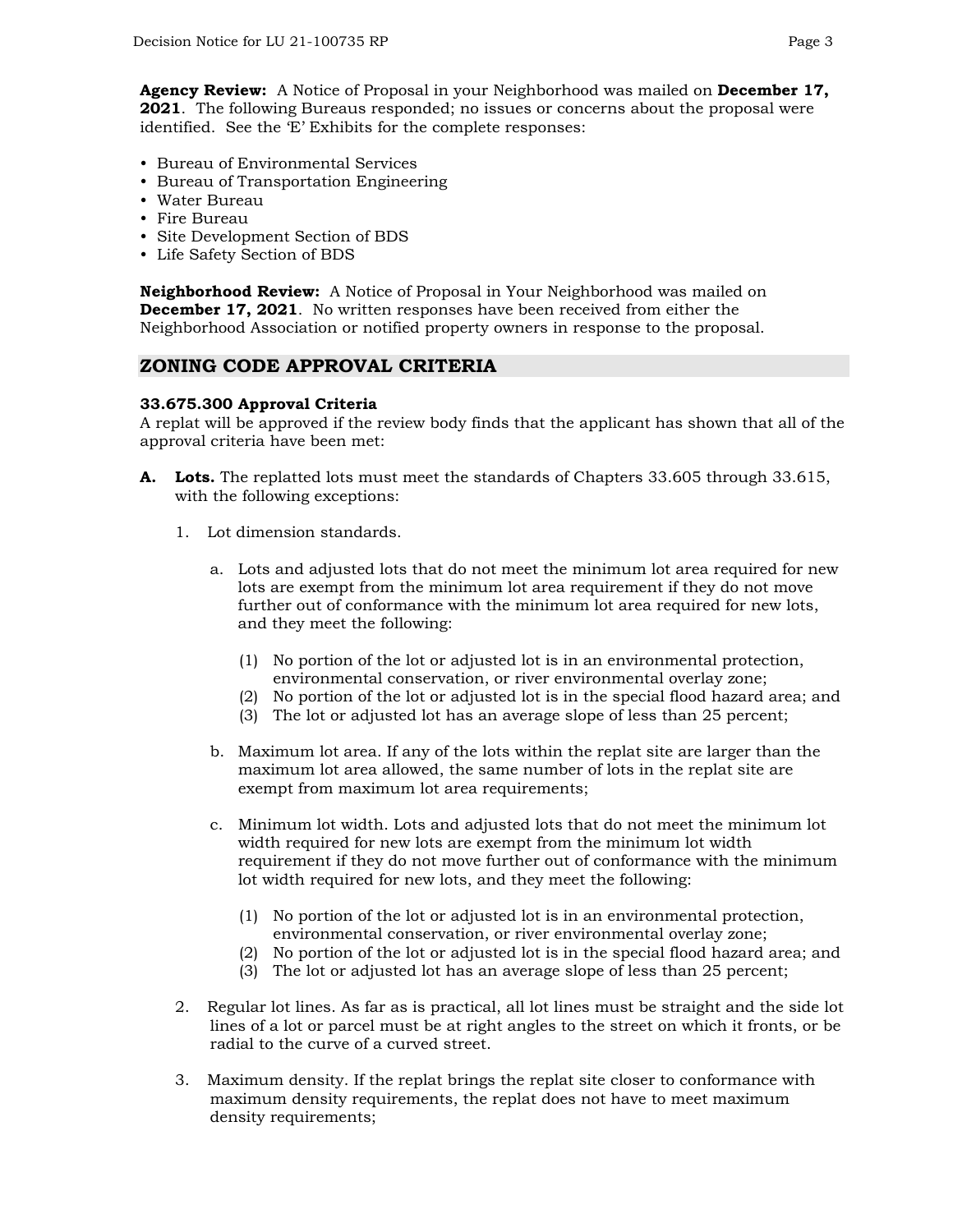- 4. Lots without street frontage. If the replat consolidates lots that do not have street frontage with lots that have street frontage, the replat does not have to meet minimum density and maximum lot area requirements;
- 5. Through lots. If any of the existing lots within the replat site are through lots with at least one front lot line abutting an arterial street, then the consolidated or reconfigured lots may be through lots;
- 6. Split zoning. If any of the existing lots within the replat site are in more than one base zone, then the consolidated or reconfigured lot may be in more than one base zone.

**Findings:** The subject property is in the CM2 zone, so the replatted lots must meet the standards in Chapter 33.613 or one of the noted exceptions, above.

The proposed site is in the CM2 zone. In Commercial/Mixed Use zones there is a minimum front lot line standard of 10 feet (33.613.100). Each of the proposed parcels have a front lot line that meets this standard. There are no minimum lot area, width or depth standards. Lots must be of a size, shape, and orientation that is appropriate for the location and for the type of development and use that is contemplated (33.613.200). There is no additional development proposed on the consolidated lot at this time. The lots are of a sufficient size to accommodate a variety of commercial/mixed uses and development.

As such, and as noted herein, the proposed replatted lots meet the standards of Chapter 33.613. None of the exceptions are applicable. Therefore, this criterion is met.

**B. Development standards.** If existing development is in conformance with the development standards of this Title, the development must remain in conformance after the replat. If existing development is not in conformance with a development standard of this title, the replat will not cause the development to move further out of conformance with the standard unless an adjustment is approved.

**Findings:** As previously noted, there are no changes to existing development proposed and the proposed replat does not take the existing development out of conformance or further out of conformance with the development standards of 33.130, including minimum setbacks, height, building coverage, and maximum FAR. The minimum density of the combined site increases from 10 units to 11 units. Only one development standard will move further out of conformance with as a result of this request: Tree Density for 4412 S Corbett Ave. The applicant has paid the fee in lieu of planting to address this issue and come into conformance with the Tree Density Standard of 11.50.050.

Therefore, this approval criterion is met.

- **C. Conditions of land division approvals.** The replat must meet one of the following:
	- 1. All conditions of previous land division approvals continue to be met or remain in effect; or
	- 2. The conditions of approval no longer apply to the site, or to development on the site, if the lots are reconfigured.

**Findings:** There are no previous land division approvals for this site, therefore this criterion does not apply.

**D. Conditions of other land use approvals.** Conditions of other land use approvals continue to apply, and must be met.

**Findings:** As noted above, there is one land use review for 4412 S Corbett Ave with conditions that continue to apply, LU 00-007008 AD (Exhibit G.4). Those conditions are as follows: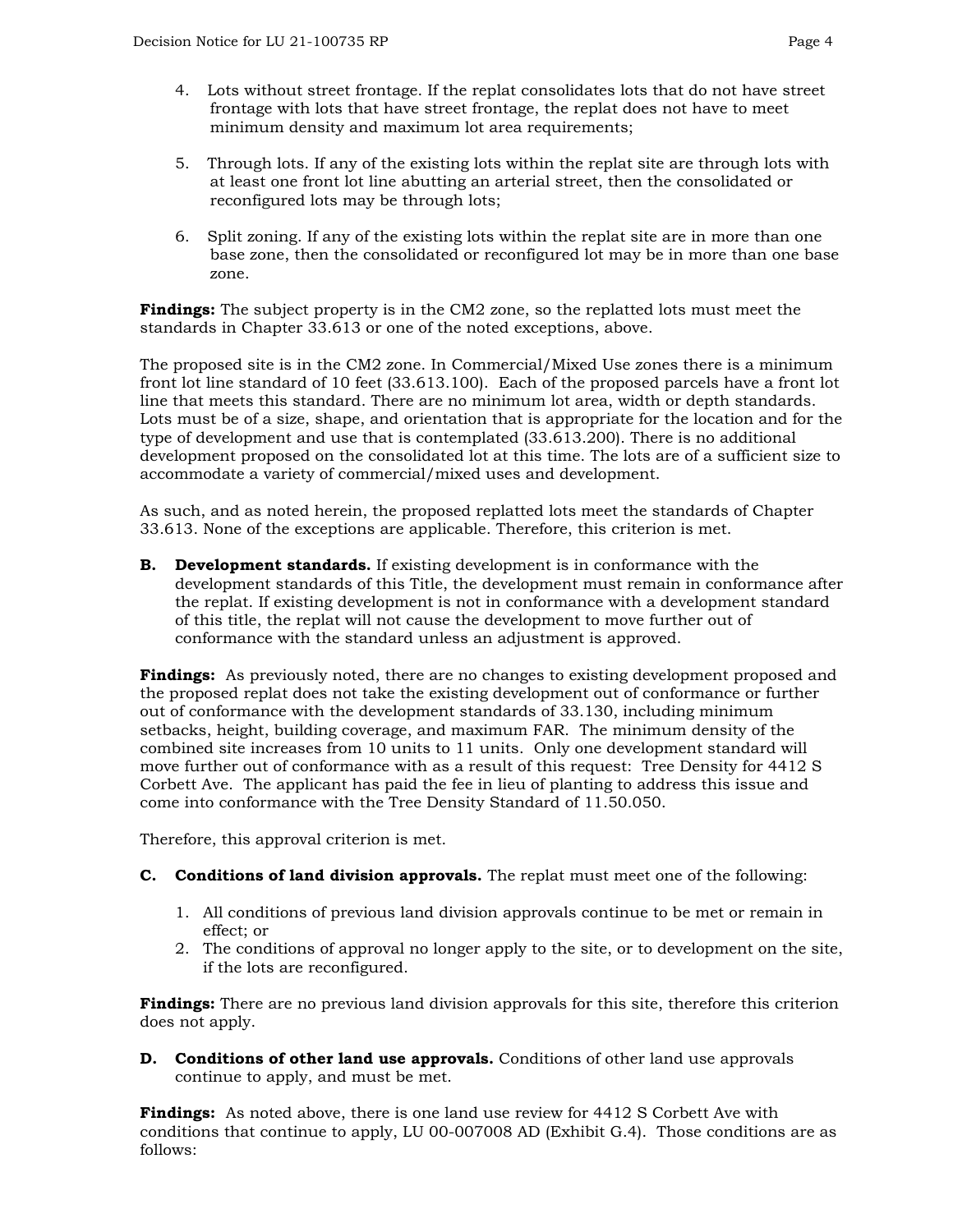- *A. As part of the building permit application submittal, the following development-related condition (B) must be noted on each of the four (4) required site plans or included as a sheet in the numbered set of plans. The sheet on which this information appears must be labeled "ZONING COMPLIANCE PAGE - Case File #LUR 00-00453AD." All requirements must be graphically represented on the site plan, landscape, or other required plan and must be labeled "REQUIRED."*
- *B. Implement a Transportation Plan that includes the following:*
	- *Provide subsidized transit passes to all employees.*
	- *Provide two bicycles for employees to use in attending meetings in downtown Portland and other points close to the office.*
	- *Provide a fleet of six hybrid electric or other alternative fuel vehicles.*
	- *Provide a changing area and a shower facility on-site for use by bicycle and pedestrian commuters.*
	- *Encourage involvement by the employees in transportation issues and awareness of an alternative transportation program.*
	- *By example the principals of the firm and management will utilize public transportation, hybrid electric vehicles (or other alternative fuel vehicles) and other aspects of the transportation plan.*
	- *Attendant will be available to assist visitors and staff with their parking needs.*

The first condition is directed at the renovation of the existing building that occurred in 2000 and is no longer applicable. The second condition is not affected or impacted by the proposed replat. Therefore, this criterion is met.

**E. Services.** The replat does not eliminate the availability of services to the lots, and the reconfigured lots are not out of conformance with service bureau requirements for water, sanitary sewage disposal, and stormwater management.

**Findings:** As noted above, multiple review groups reviewed the proposal, including the Bureau of Environmental Services, the Water Bureau, and the Site Development Review Section of BDS. None identified impacts on services as a result of the proposal (Exhibits E.1  $- E.6$ ).

Therefore, this criterion is met.

# **OTHER TECHNICAL REQUIREMENTS**

Technical decisions have been made as part of this review process. These decisions have been made based on other City Titles, adopted technical manuals, and the technical expertise of appropriate service agencies. These related technical decisions are not considered land use actions. If future technical decisions result in changes that bring the project out of conformance with this land use decision, a new land use review may be required. The following is a summary of technical service standards applicable to this replat proposal.

| <b>Bureau</b>                         | <b>Code Authority and Topic</b>                |
|---------------------------------------|------------------------------------------------|
| Development Services/503-823-7300     | Title 24 - Building Code, Flood plain          |
| www.portlandonline.com/bds            | Title 10 – Erosion Control, Site Development   |
|                                       | Administrative Rules for Private Rights-of-Way |
| Environmental Services/503-823-7740   | Title 17 – Sewer Improvements                  |
| www.portlandonline.com/bes            | 2016 or 2020Stormwater Management Manual       |
| Fire Bureau/503-823-3700              | Title 31 and 2016 City of Portland Fire Code   |
| www.portlandonline.com/fire           |                                                |
| Transportation/503-823-5185           | Title 17 – Public Right-of-Way Improvements    |
| www.portlandonline.com/transportation | <b>Transportation System Plan</b>              |
| Urban Forestry (Parks)/503-823-4489   | Title 11 – Trees                               |
| www.portlandonline.com/parks          |                                                |
| Water Bureau/503-823-7404             | Title 21 – Water availability                  |
| www.portlandonline.com/water          |                                                |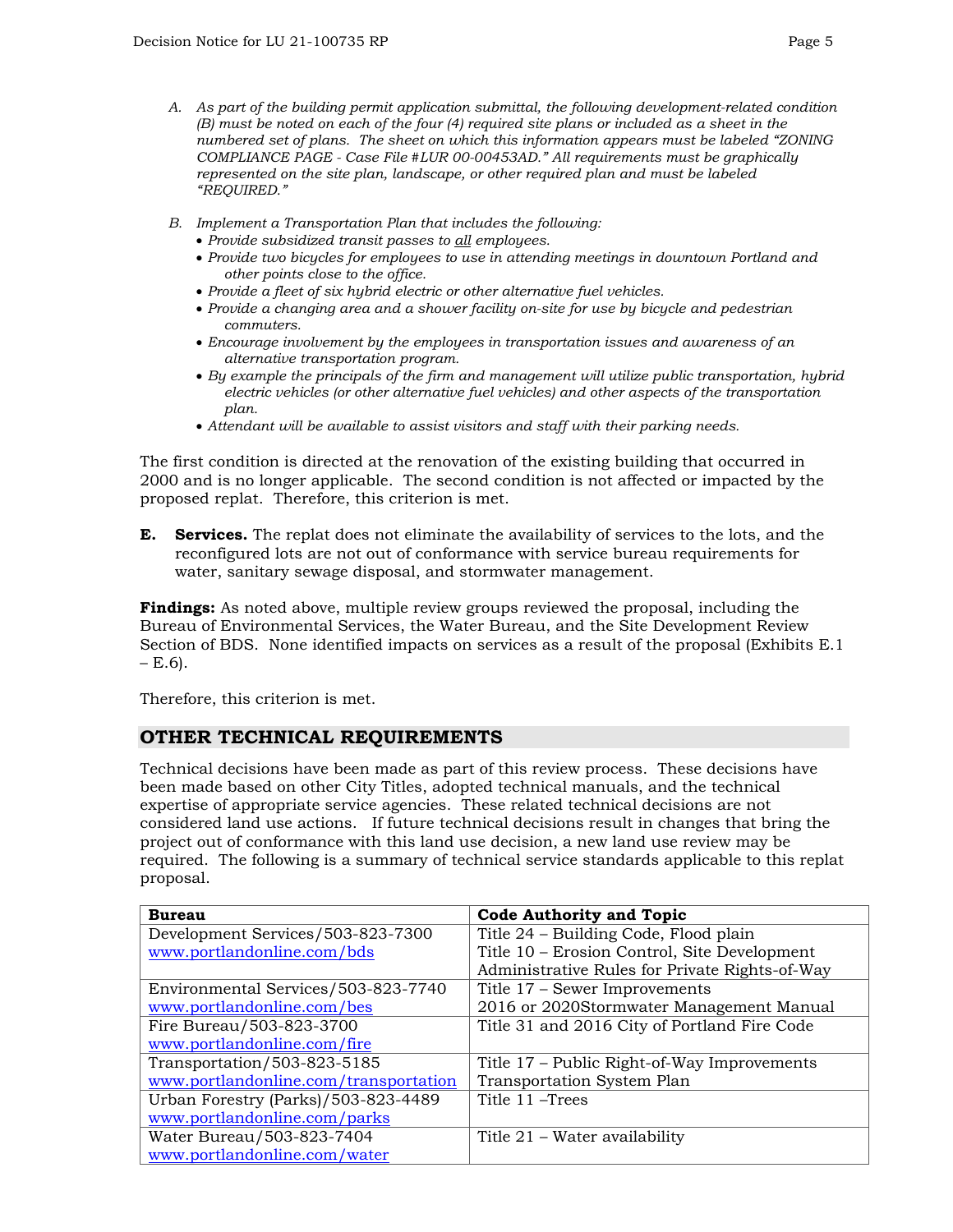As authorized in Section 33.800.070 of the Zoning Code, conditions of approval related to these technical standards have been included in the Administrative Decision on this proposal.

## **CONCLUSIONS**

The applicant proposes to replat portions of historic Portland Homestead, Block 2, Lots 2 and 3. No City Bureaus raised objection to the proposal.

As discussed above, the requested replat has been reviewed and shown to be able to meet all the requirements as laid out in Section 33.675.300.

## **ADMINISTRATIVE DECISION**

**Approval** of a replat to create 2 parcels of portions of historic Portland Homestead, Block 2, Lots 2 and 3, as illustrated by Exhibit C.1, signed and dated March 14, 2022.

**Decision rendered by:**  $\sqrt{10.00 \text{ m/s}^2}$  on March 14, 2022

By authority of the Director of the Bureau of Development Services

**Decision mailed (within 5 days of dec.) March 17, 2022**

**Staff Planner:** Timothy Novak

**About this Decision.** This land use decision is **not a permit** for development. **THE SIGNED PARTITION PLAT MUST BE RECORDED WITH MULTNOMAH COUNTY DEED RECORDS WITHIN 90 DAYS OF THE DATE OF THIS DECISION (MARCH 14, 2022), OR THIS DECISION WILL BECOME NULL AND VOID.** Permits may be required prior to any work. Contact Permitting Services at 503-823-7357 for information about permits.

**Procedural Information.** The application for this land use review was submitted on October 27, 2021, and was determined to be complete on December 13, 2021.

*Zoning Code Section 33.700.080* states that Land Use Review applications are reviewed under the regulations in effect at the time the application was submitted, provided that the application is complete at the time of submittal, or complete within 180 days. Therefore this application was reviewed against the Zoning Code in effect on October 27, 2021.

*ORS 227.178* states the City must issue a final decision on Land Use Review applications within 120-days of the application being deemed complete. The 120-day review period may be waived or extended at the request of the applicant. In this case, the applicant did not waive or extend the 120-day review period. Unless further extended by the applicant, **the 120 days will expire on: April 12, 2022.**

**Some of the information contained in this report was provided by the applicant.**  As required by Section 33.800.060 of the Portland Zoning Code, the burden of proof is on the applicant to show that the approval criteria are met. The Bureau of Development Services has independently reviewed the information submitted by the applicant and has included this information only where the Bureau of Development Services has determined the information satisfactorily demonstrates compliance with the applicable approval criteria. This report is the decision of the Bureau of Development Services with input from other City and public agencies.

**Conditions of Approval.** If approved, this project may be subject to a number of specific conditions, listed above. Compliance with the applicable conditions of approval must be documented in all related permit applications. Plans and drawings submitted during the permitting process must illustrate how applicable conditions of approval are met. Any project elements that are specifically required by conditions of approval must be shown on the plans, and labeled as such.